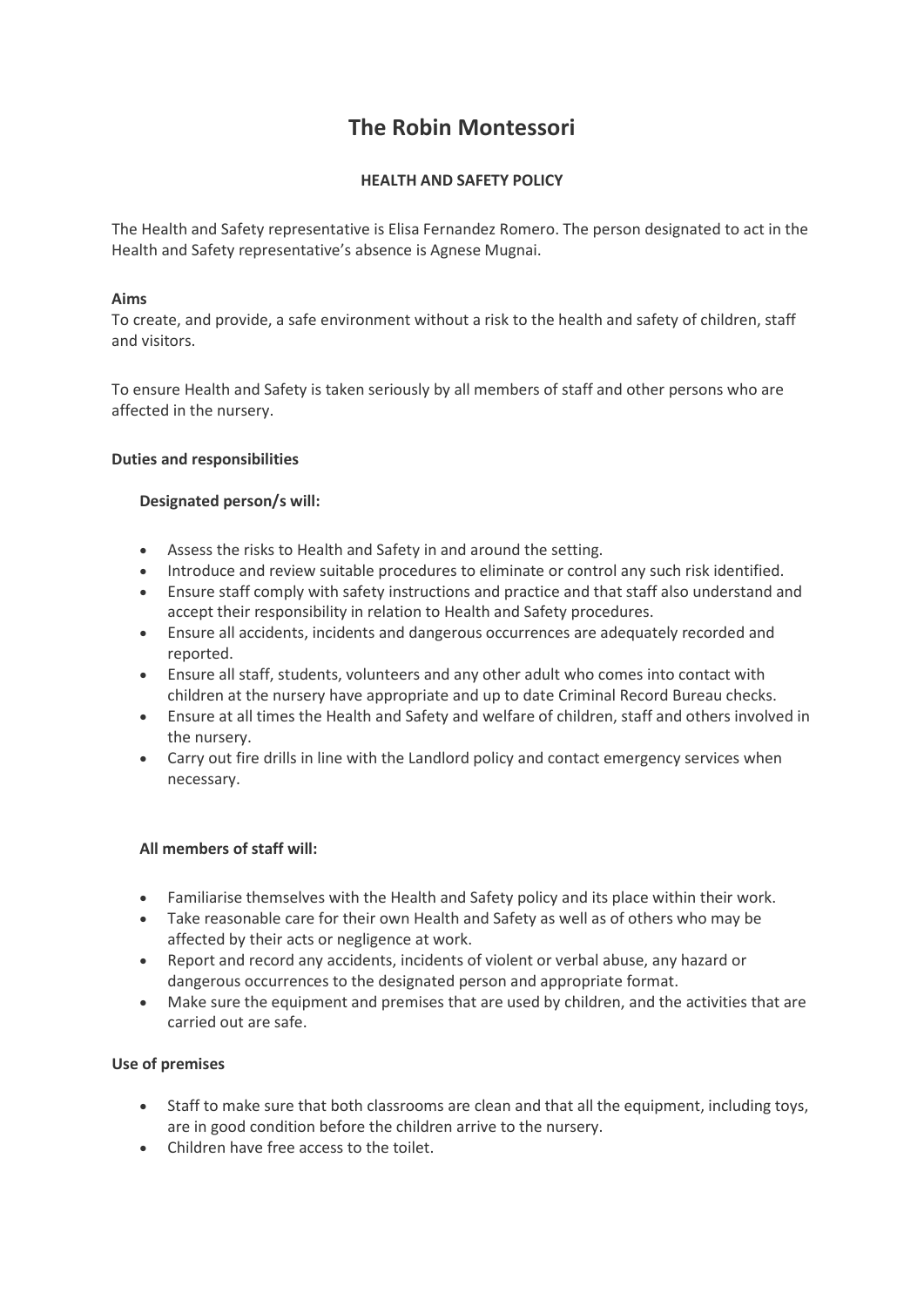- Children are not allowed to leave the classrooms unless with a member of staff and only for the purpose of going to the garden or toilets.
- A member of staff should always be in the classrooms or garden with a small group of children.

## **Toilets**

- Toilets are to be checked regularly to make sure these are clean and children's access to these is not obstructed.
- Toilet paper, hand soap and hand towels are to be replenished regularly.

# **Outside area:**

- Weather permitting children will be taken out to play. Adequate staffing ratio will be maintained at all times.
- The area is to be checked before the children go out, to prevent accidents/incidents and it is to be checked again after the children have gone inside.

# **Arrangements for the Comfort of Children and Staff.**

- Safe, adjustable heating systems keep the premises warm.
- Our windows are safe, lockable and allow sufficient light through.
- Our doors prevent fingers from being trapped by sudden closures.
- Our floors are designed to minimise slips and trips and are regularly checked to ensure they are free from obstacles along walkways and are not damaged.
- Our hot water supply is maintained at a temperature to prevent accidental scalding.
- We have lockable cabinets for the storage of any potentially harmful items.
- We have sufficient ventilation and air circulation systems.
- Fresh drinking water is available at all times. There is no access to any water supplies that are not safe for drinking.
- Appropriate Risk Assessments are carried out and we refer to the relevant policies including use of portable heaters.

#### **Outings**

- Parents/carers must give their consent, in advance, for all trips and outings.
- Locations are visited in advance and risk assessed.
- The manager, or a designated person when the manager is absent, takes emergency contact details for all children on every trip.
- The ratio for the outings is a maximum of 6 children per staff, less or 1:1 with Special educational needs children depending on the child's needs.
- A first aid travelling kit must be taken. Children will remain under close supervision at all times.
- Two members of staff will keep mobile phones with them at all times and their numbers will be circulated to the parents/carer in advance of the visit/outings.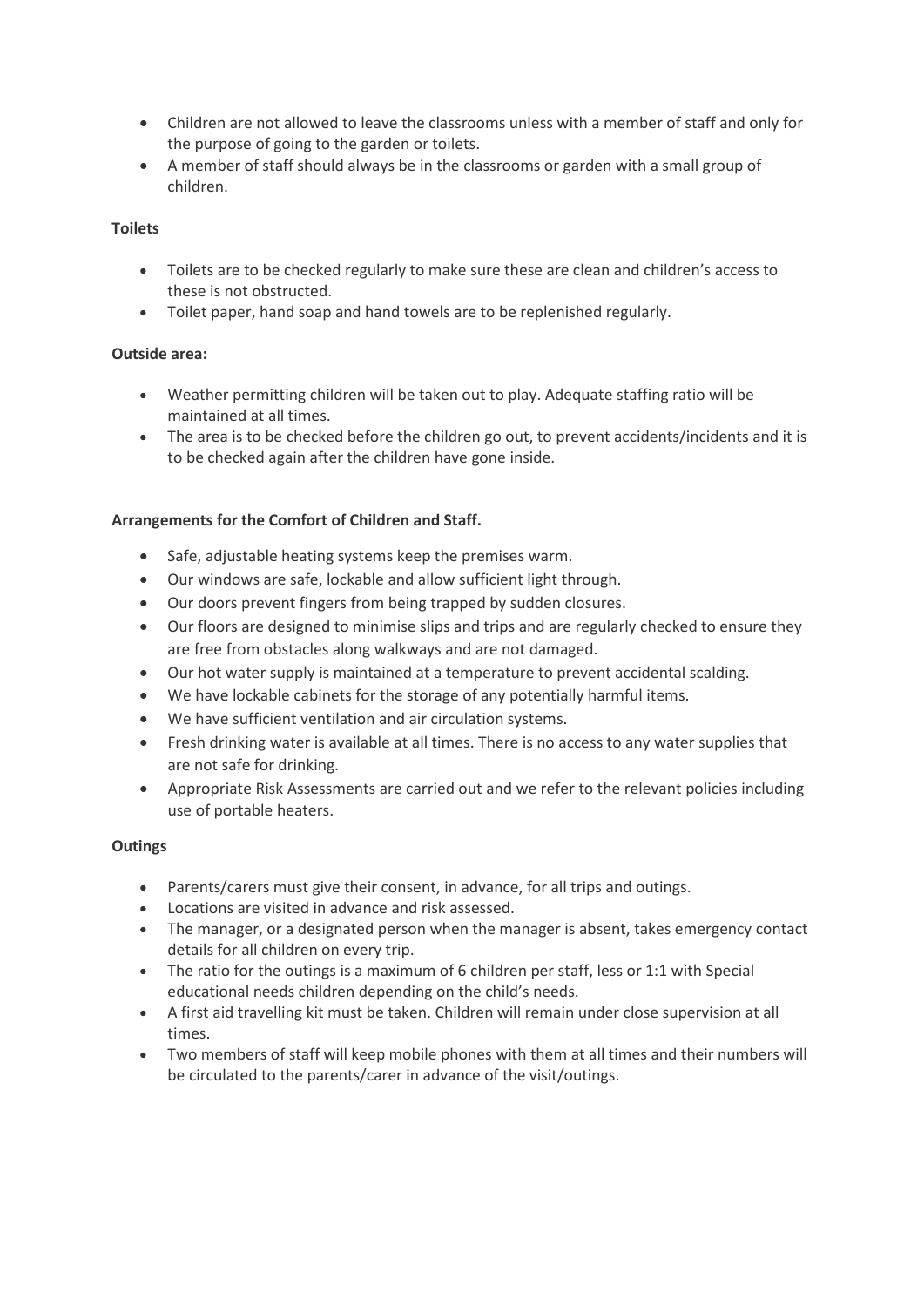## **Accidents and Incidents**

First Aiders: Elisa Fernandez Romero, Agnese Mugnai

The First Aid Co-ordinators will be responsible for ensuring that First Aid Boxes continue to meet laid down statutory requirements, and for checking Boxes against a stock list each term and restocking as necessary.

## **Procedures**

- Incidents and accidents should be recorded in the appropriate form.
- The form should be co-signed by the parent/carer and must be filed in alphabetical order in the office.
- A first aider should be on hand in case first aid needed.
- A first aid kit can be found in the main cupboard in the front classroom.

## **If an ambulance is required**

- The ambulance should be called first, then the parent should be informed straight after, as the main priority is the welfare of the child in question.
- The first aider should not leave the child unattended, and another member of staff should be on hand to provide assistance and make the necessary phone calls.
- A member of staff should accompany the child in the ambulance if the child's parents/carer has not arrived by the time the ambulance arrives.

## **Medical conditions**

- Parents/carers have the duty and responsibility of informing the nursery about any medical conditions their children have. The management and all members of staff will oversee the inclusion of any child with a specific medical condition.
- All staff are to be made aware of the medical condition, symptoms etc.

#### **Allergies**

- Parents/carers are responsible for notifying the nursery of any allergies their children have.
- Staff are to be informed and, when necessary, trained to deal with these allergies, first aiders have been trained in the use of epi-pens.
- All actions necessary are to be taken to minimise and reduce risk.

# **Administering medication**

- Only the designated persons listed above are allowed to administer the medication to the child. Parents should arrange this by completing the administering medication form. A list of children with medical needs is kept by the first-aid in the cupboard in the front classroom.
- All inhalers and epi-pens are kept with the first-aid kit and only designated persons are allowed to administer.